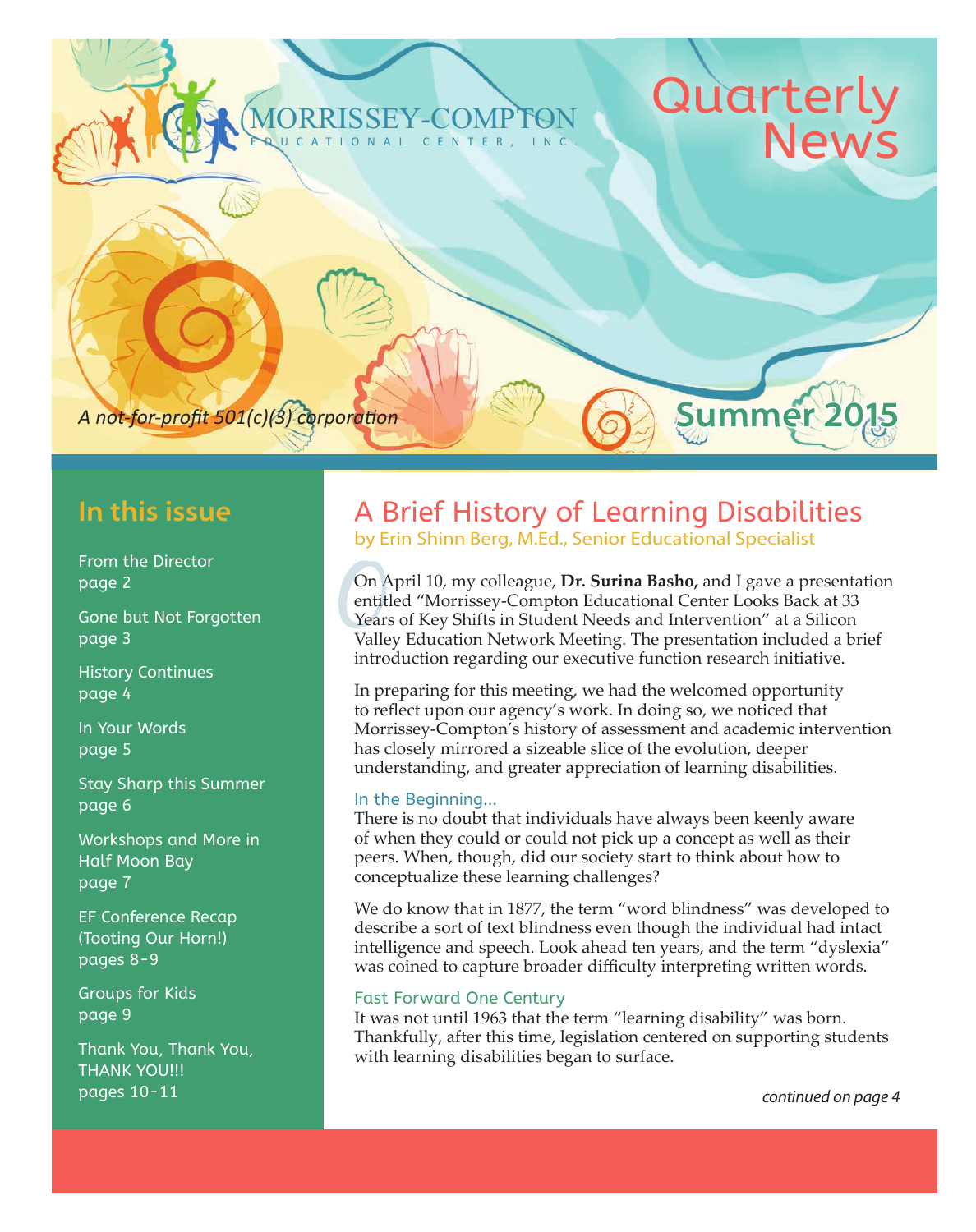Dear Friends of Morrissey-Compton,

Welcome to our Summer Newsletter! I hope you are able to wind down a bit from the frenetic pace of our lives in Silicon Valley and take some time to relax and enjoy your families and friends this summer.

Dear Friend<br>Welcome to<br>the frenetic<br>your famili<br>Although tl<br>at Morrisse<br>parents and<br>Morrissey-Although the summer months are often associated with vacations and time off, the pace of work at Morrissey-Compton does not slow down. In fact, it's often the busiest time of the year as parents and students plan ahead for the coming school year. This past spring was also eventful at Morrissey-Compton. Our staff conducted several workshops and presentations across the country, culminating in our Executive Function (EF) and Learning West Coast Conference for professionals in education and mental health held at Santa Clara University on May 8 & 9. A number of our staff along with speakers from across North America presented on a variety of topics in the area of EF. You can read about it on page 8. We had more than 200 attendees each day, and the feedback we received was uniformly positive. We hope to have another conference like this in the future.

This issue will also provide updates on our various programs at Morrissey-Compton. Our outpatient services are alive and kicking. Services in our Half Moon Bay office are continuing to grow, thanks to grants provided by the Edmund and Jeannik Littlefield Foundation and, more recently, the Enlight Foundation to continue our Outreach to Latino Families program. Most of these services are provided through Half Moon Bay, but with the development of collaborative relationships with several community agencies on the Peninsula, we are providing more Spanish language services in our Redwood City Office. This issue also highlights our planned summertime groups for kids and workshops being conducted in Half Moon Bay.

More agency news: our consulting contracts with Santa Clara County Departments of Family and Child Services and Juvenile Probation have been renewed for the 2015-2016 fiscal year, and our Spanish language services are expanding with the addition of another Spanish-speaking psychologist. You'll read about this newest addition to our staff in our next newsletter.

This year, Silicon Valley Community Foundation's annual day of online giving, Silicon Valley Gives, was held the same week as our EF & Learning Conference. Similar to last year, the day was a big success, and I would like to thank all of our generous donors who helped. As you will read in this issue, we raised over \$80,000 through this event and our Spring Appeal with the help of generous matching grants from Angelo and Yvonne Sangiacomo, Sheri Sobrato, and several members of our Board of Directors. I thank you for your generosity and trust in us. Our happiness, however, was tempered by the news later that week of the death of one of our Board members, Rudie Tretten. Rudie brought his expertise and years of experience in the field of education to the Board and was a valued member. You can read more about Rudie and his life on the next page.

This year at our annual fall event we will honor our founders, Pat Morrissey and Carolyn Compton, as outstanding community educators. We will provide you with additional information about this event in the near future. Over their long careers, Pat and Carolyn have helped a number of children and we are hoping to reconnect with some of their past clients. I hope to see you at this important event. Enjoy this issue, and thank you for your support.

With Warm Regards,

John T. Brentar, PWD.

John T. Brentar, Ph.D.

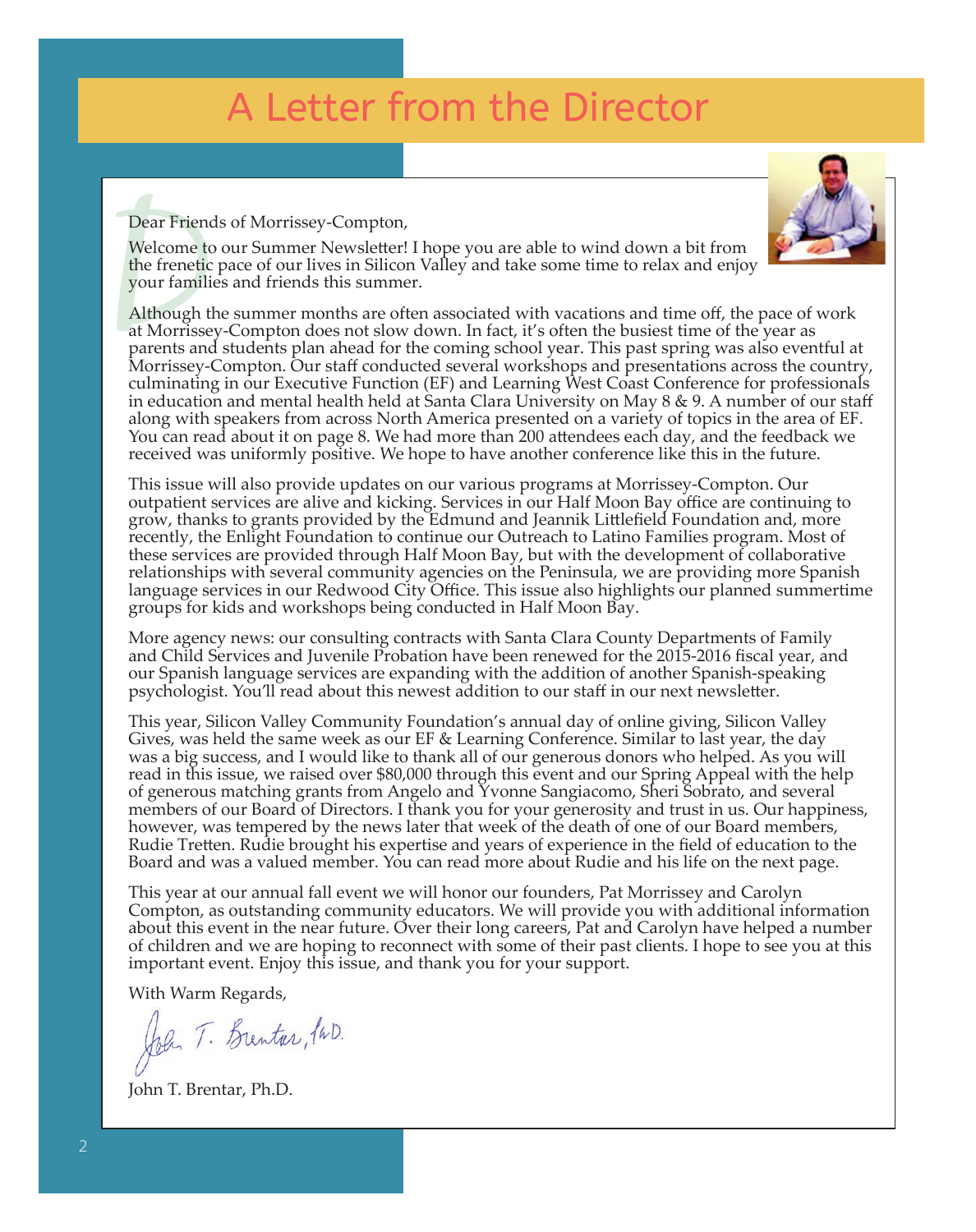# Goodbye, Friend Staff Expertise

### Remembering Rudie by John T. Brentar, Ph.D.

With great sadness, Morrisse<br>Compton lost a dear member<br>of our family recently with the<br>passing of Board Member<br>Rudolph ("Rudie") Tretten. With great sadness, Morrissey-Compton lost a dear member of our family recently with the passing of Board Member

Rudie joined our Board in 2008. He was a strong advocate for Morrissey-Compton's mission and, most importantly, for a fair and equal education for all students. His passion for education was rooted in a significant and multifaceted career as a teacher, counselor, college instructor, college program director, supervisor, and consultant. He also served as a school board member for 17 years in Pacifica's Laguna Salada School District. A lifelong writer, he contributed to writing social science textbooks curriculum for educational leadership and research on project-based learning.

After retirement, Rudie focused his literary energy in writing awardwinning short essays on a variety of topics including education, politics, economics, aging, and sports that reflected his wry sense of humor, strong opinions, and intellectual curiosity. In 2011, his collective works were published in *Where Are We? Thoughts from an American Geezer*. The title is a nod to his self-deprecating humor in describing himself as an "eccentric, elderly man of some eighty years." Rudie's talent was recognized at the San Mateo County Fair, where his essays placed in the top three in the Literary Contest, including winning second place in 2014 (shown in photo at top).

Rudie brought his humor, world view, and broad experience to our Board meetings. He listened intently and made astute comments, and it was apparent to all of us that he enjoyed lively



Rudolph Weber Tretten May 5, 1931 to May 8, 2015

discussions and debate. His big heart and commitment to education were always apparent, and he made sure to recognize our staff when they deserved congratulations for jobs well done.

Rudie's legacy lives on in our Half Moon Bay office, which was a top priority for him because of his dedication to provide educational services on the coast. He was always first to volunteer to attend planning meetings in Half Moon Bay and talk to school district officials and professionals. His excitement was palpable when we first received funding in 2014 to provide subsidized services to Latino families.

Rudie dedicated his book to "... anyone that enjoys a spirited discussion of life." I will personally miss our conversations before Board meetings or during his visits to the office. His deep intellect, wisdom, and passions were apparent in his ability to discuss a variety of topics from the "old days" in San Francisco to local sports and politics. Rudie was also funny and helped us look at the lighter side of life.

On behalf of our staff and Board of Directors, I would like to extend our heartfelt sympathy to the entire Tretten Family. We are grateful for Rudie's Board service and for his being such an energetic cheerleader for Morrissey-Compton.

# Is in High Demand

This spring, Morrissey-Compton staff members presented as far away as Cambridge, MA. In addition to those you'll read about elsewhere in this issue (Silicon Valley Education Network, page 1 and the EF & Learning West Coast Conference, page 8), take a look at where we've been recently:

On March 21, Surina Basho, Ph.D. spoke on the topic of "Memory: A Key Executive Function Process in Learning" at the 30th Annual Learning Differences Conference, Harvard Graduate School of Education, Cambridge, MA.

From April 18 to May 23, Janet Dafoe, Ph.D. gave four talks on ADHD during a special parent education series at Morrissey-Compton in Redwood City.

On April 25, John T. Brentar, Ph.D. gave three talks in Napa to mark the start of Mental Health Awareness Week: "Child & Adolescent Depression: Myths and Realities," "Anxiety Disorders," and "Stress Management for Parents."

On April 25, Surina Basho, Ph.D. gave a talk on "Refining Our Understanding of Executive Function" at Education Revolution 2015 at AT&T Park, San Francisco.

On May 11, Sue Garber, M.A and Cassandra Golding, Ph.D. gave a tailored assembly ("Practical Skills for Handling Middle School Girl Drama: How to respect others, understand social situations, and the steps to take when it gets 'complicated' witah friends") at Redeemer Lutheran School in Redwood City.

#### Bring a Speaker to Your School, Parent Group, or Other Organization

We offer a variety of subjects for you to choose from, or you can request topics customized to fit your needs. **For info, contact Sue Garber at (650) 322-5910 or sue. garber@morrcomp.org.**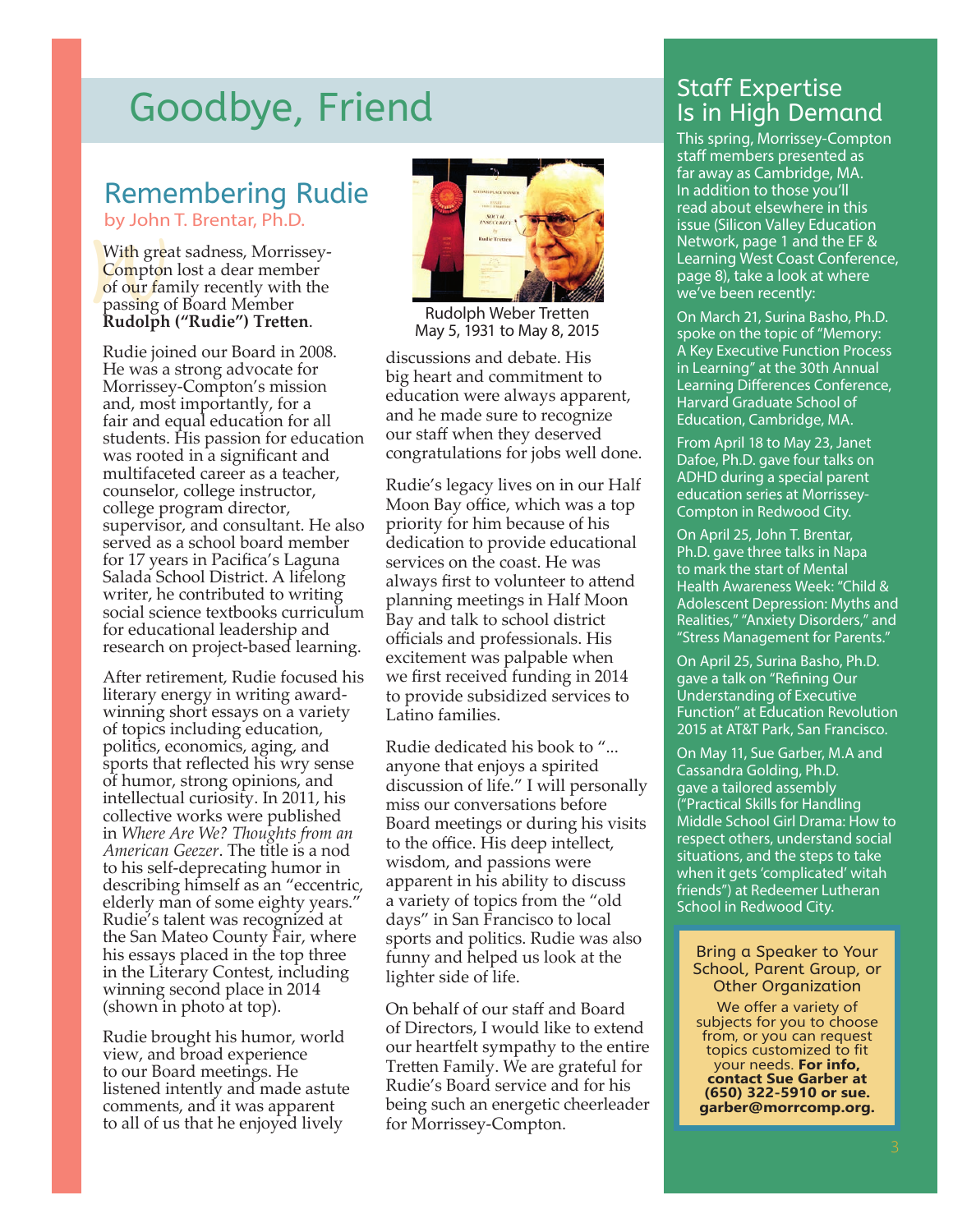# Cover Story

### A Brief History of Learning Disabilities

*continued from page 1*

In 1975, the Education for All Handicapped<br>Children Act (PL 94-142) mandated a Free an<br>Appropriate Education (FAPE) for all studen<br>In other words, eligible students could recei Children Act (PL 94-142) mandated a Free and Appropriate Education (FAPE) for all students. In other words, eligible students could receive special education services. These services were to be individualized, hence the term Individual the 1997 reauthorization of IDEA, Morrissey-Compton added more staff psychologists who could make formal diagnoses such as Attention Deficit Hyperactivity Disorder (ADHD). To this day, some, but not all, students with ADHD may qualify for special education services

Education Plan, or IEP.

FAPE is still a pillar for our students, and those of us who attend IEP meetings as a clinician, parent, or advocate often cite FAPE when making an argument as to why a student requires certain special education services.



through the OHI category.

Apart from special education, Morrissey-Compton has ensured that our assessments and academic intervention offerings are in line with the latest research. For instance, as research solidified the robust connection between

### Evolution of an IDEA—and an Agency

In 1990, PL 94-142 was renamed to the Individuals with Disabilities Education Act (IDEA), and autism and traumatic brain injury were added as eligibility areas in which a student could qualify for special education support. IDEA continues today, though it was reauthorized in both 1997 and 2004.

Morrissey-Compton shifted its assessment offerings to coincide with changes in IDEA. For example, when Other Health Impairment (OHI) was added as an eligibility category with

To learn more about the history of learning disabilities, see the following resources used to help write this article:

- US Department of Education: "The Office of Special Education and Rehabilitative Services Celebrates 35 Years of IDEA," www2.ed.gov/ about/offices/list/osers/idea35/index.html.
- LDOnline: "Timeline of Learning Disabilities," http://www.ldonline.org/article/11244/.
- YaleNews: "Yale Researchers Unravel Genetics of Dyslexia and Language Impairment," http://news. yale.edu/2013/06/12/yale-researchers-unravelgenetics-dyslexia-and-language-impairment.

phonological awareness and reading, Morrissey-Compton required the tools to assess phonological awareness such as the Comprehensive Test of Phonological Processing, now in its second edition. Similarly, we continue to expand our academic intervention offerings to include not only individualized, strategy-based tutoring but also more formal educational therapy with the use of various evidenced-based intervention methods such as Slingerland and Orton-Gillingham. Both programs are designed to bolster reading and spelling skills in students with dyslexia.

### Still a Work in Progress

Beyond acknowledging the development of better assessment and intervention in either a clinic or school setting, it is important to highlight noteworthy advancements in the understanding of learning disabilities from neurological and genetic perspectives. In the late 1990s, the National Institute of Health used functional Magnetic Resonance Imaging (fMRI) to pinpoint regions of the brain that work differently in struggling readers. The early 2000s brought us a new appreciation of the link between genes and learning disabilities, particularly dyslexia. Specifically, researchers and scientists have found that variations in a particular gene pose a greater risk for dyslexia.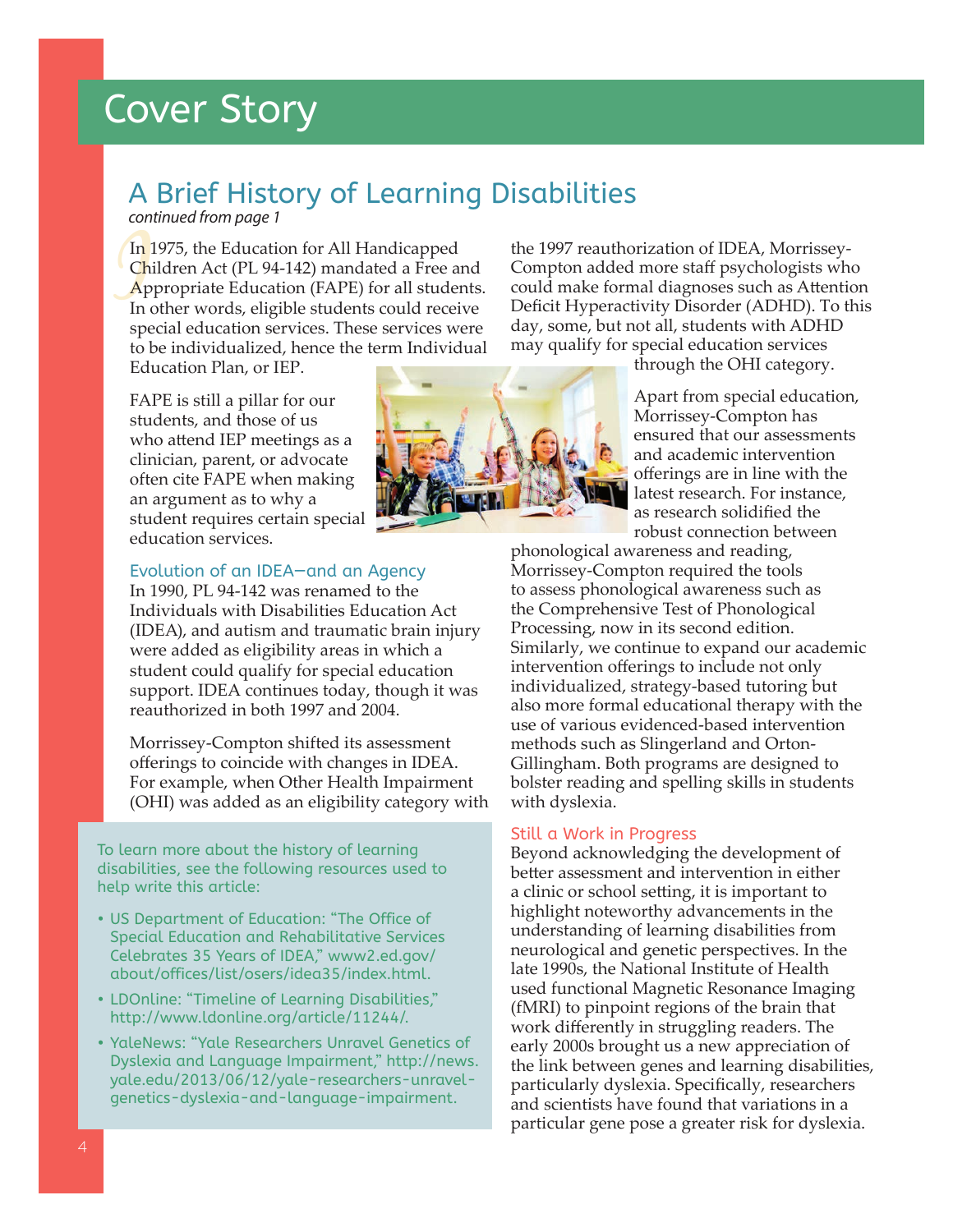Morrissey-Compton's staff experts provide consultations, evaluations, and advocacy for students with learning differences, and coaching for parents, to ensure that, as legally required, their school program includes appropriate special education services and accommodations. For information, call (650) 322-5910.

As a community of students, parents, educators, psychologists, researchers, and scientists, we have come a long way in understanding and

addressing learning disabilities. There is a long way to go, however, to continue to improve the lives of students with learning disabilities, and Morrissey-Compton is proud to be part of this evolution.

# **Expressions**

### How We've Helped: A Parent's Testimonial

*Aside from very minor edits and changes to identifying details, we made no modifications to this touching note that we recently received from a grateful parent.*

In 2<br>Alli<br>faci<br>tod<br>tod<br>she In 2013, I brought my daughter, Allie, to be evaluated by your facility. I'm writing to you today to let you know how well she has progressed since then.

Since Allie started preschool up until first grade, I was told repeatedly she wasn't "up to par" with her peers and the school couldn't do anything for me. It broke my heart when four-year-old Allie would tell me she didn't like school and that she was "stupid." I knew I had to do something even though I was a single mom, going to school full-time, and didn't have any money. That's when I was referred to you.

I was grateful I applied for and received your scholarship. I still remember the unsettling, paralyzing fear and anxiety that day when your staff psychologist informed me Allie had a Mixed Expressive-Receptive Language Disorder and that she could develop dyslexia in the future. First, I didn't even know how to communicate with the school

or district and what I would do with that information. Second, Allie's teacher disregarded my input. Third, I didn't know the steps to get help from the school district. That's when your educational specialist stepped in and sent a letter to assist me in asking Allie's school district for speech language services. And it worked.

Now, Allie is a changed and engaged learner. She is confident, eager to learn, and participates actively in class. She has reached 90% of her IEP goals and even received an "Honor Roll Award" last quarter. The combination of speech language services and outside tutoring sessions has truly made an impact in the enthusiastic learner she is today. However, she wouldn't be where she is without the help of Morrissey-Compton. I am so thankful for your work and what you continue to do. Please continue to shine your light on other children and

make a difference in their lives. So many children could benefit from your services.

I'm not the perfect parent, but I'm sure glad I listened to my gut when most people thought I was just a crazy overachiever who had a child that wasn't like me. Most importantly, I've learned from this whole situation that we are our child's first advocate. It doesn't matter what race, education, or socioeconomic status we belong to. Our priority is our children.

### Share Your Story

We are always looking for stories about past and current clients. The more we know, the more we can spread the word about how we've helped others—and continue to do so for years to come.

If you would like to share a personal story with us about how Morrissey-Compton helped you or your child, please email lyn.balistreri@morrcomp. org or call (650) 322-5910 ex. 117.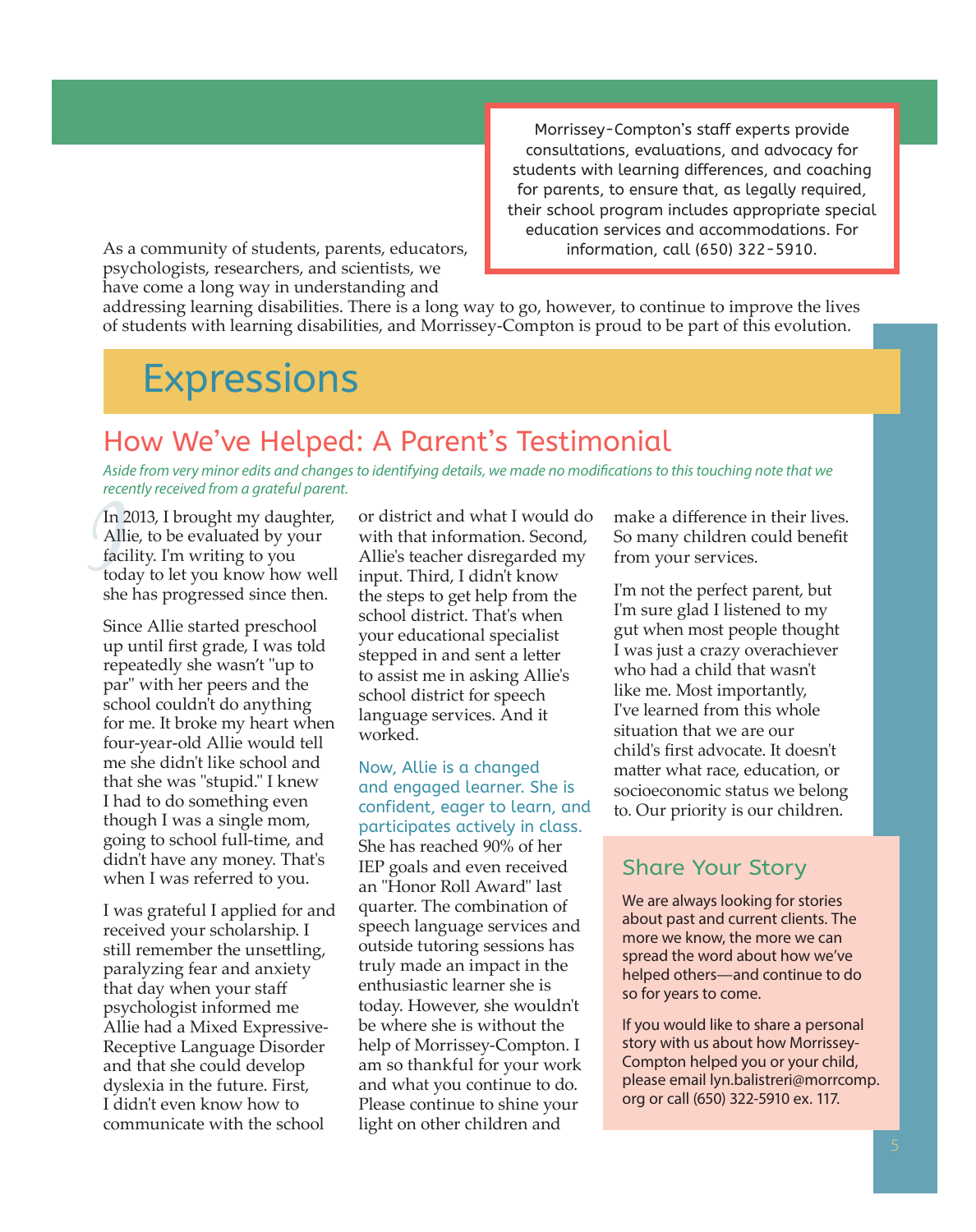# Summer Learning

### Have a Blast, Together!

by Erin Shinn Berg, M.Ed., Senior Educational Specialist

As mai<br>withou<br>can tak<br>of key<br>math s As many students with and without learning challenges can take a step back in terms of key reading, writing, and math skills over the summer, our newsletter two years ago included ideas for staying academically sharp over the summer. This year, we have brought back some of those workbook-free ideas—and thrown in a few new ones specifically centered on



and pans. When it is time to stir, mix, knead, and blend, your child can work on his math skills. Think fractions!

**Dear Journal:** Many teachers encourage their students to keep a journal over the summer. This open-ended activity is an opportunity to reflect and to fine tune written expression skills. Students who struggle with writing

can be understandably reluctant to face that blank journal page, so make journaling less open-ended by providing specific questions or prompts. Allow your child to dictate her thoughts using dictation software such as Dragon Naturally Speaking by Nuance. Get out the scissors, glue, and old magazines and make a collage of words of the day.

*Quick Tip:* Summer can be a great time to practice using new assistive technology in a pressure-free manner with topics/activities of your child's choosing.

**Sneak Preview:** Students with learning differences often benefit from a preview of material before more sophisticated learning takes place. Check with next year's teacher or your child's school website to see if the book list for next year is out. Consider watching the movie version and/or reading a book summary, which can provide an organizational framework of the novel. Moreover, your child may feel a boost of confidence when the material is covered in class ("I remember this!"). The same concept is true for textbooks. Documentaries are an excellent means for introducing history and science material in a different, sometimes more meaningful, format.

**Sit back and listen.** Audio books and/or text-tospeech software are great ways to absorb a good story or nonfiction material. In fact, listening to text and following along can help boost reading accuracy, vocabulary, and fluency.

developing executive function (EF).

**Event Planning:** Students of all ages need opportunities to develop EF, such as planning. Let your child plan a simple outing, and help him to think about the budget, people involved, timing, and transportation.

**Design!** In addition to planning, organization of ideas, concepts, and tangible items is a key EF skill. Help your child to redesign her room. Encourage her to think about what she likes. Is there anything she no longer needs and would like to donate? What about overall layout; would moving furniture make her room better? Work with her to develop a small budget for new items or decor.

**Board Games:** Many games out there can help bolster EF. The card game SET, for example, can help students with cognitive flexibility. Mastermind requires planning, predicting, and cognitive flexibility. Monopoly, Clue, and chess are also great opportunities for fun, challenge, and an EF workout.

**Let's Cook.** Not only is cooking a creative and hands-on activity, it also requires many academic skills. Researching recipes requires organization, word reading, and reading comprehension. Depending on your child's age, he may want to do an internet search, thumb through a cook book, or choose from a list of recipes you have pre-selected. Together, make a shopping list and pull together all those pots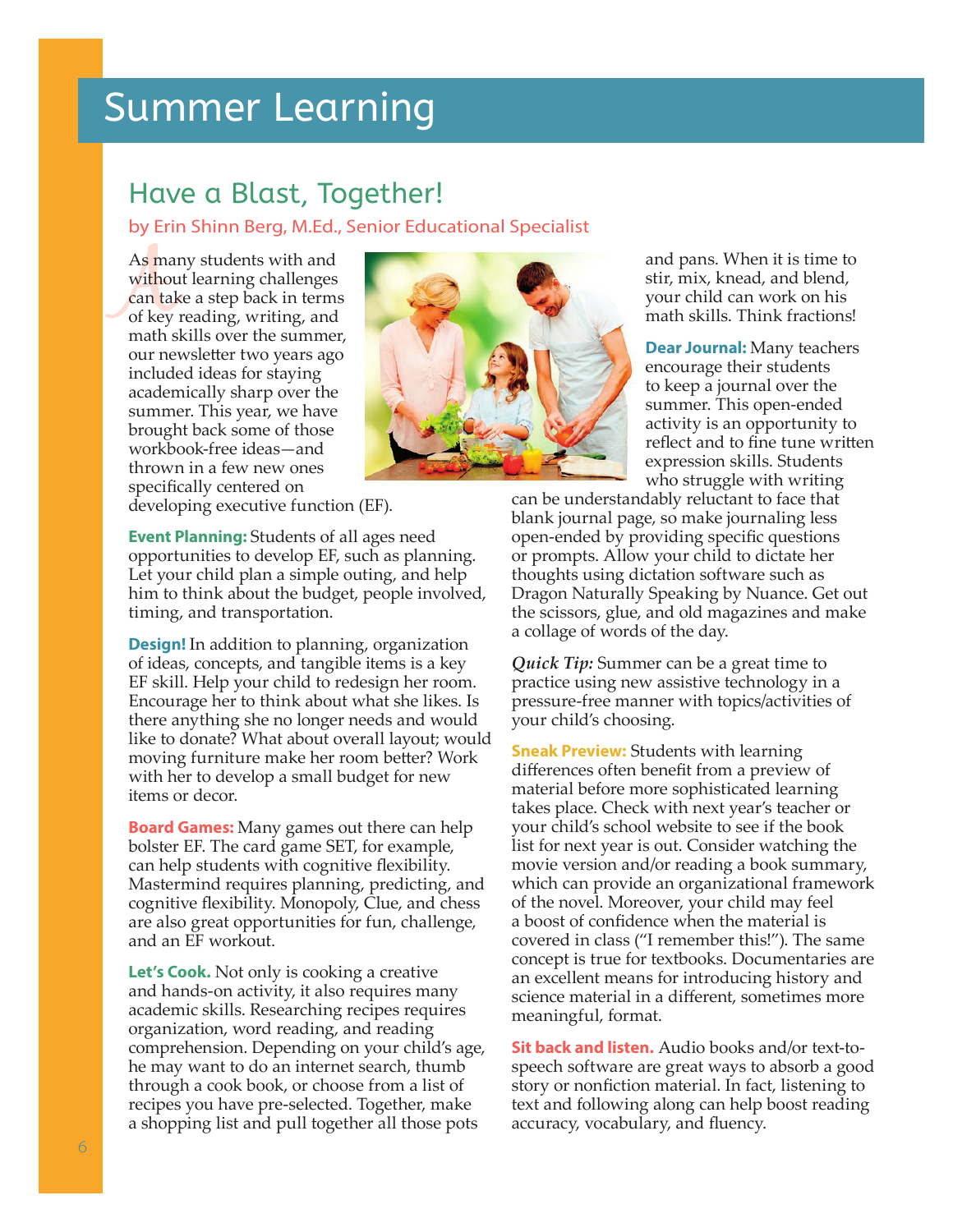# Half Moon Bay<br>Summer Workshops

# Coastal Connections

Half I<br>
comm<br>
memb<br>
down<br>
fashic Half Moon Bay is a unique coastal community—and the creative staff members at Morrissey-Compton's downtown satellite office have fashioned an equally unique summer program of educational workshops to keep your student engaged and give

him or her a leg up when he or she returns to school this fall! Take a look at the rich variety of workshops listed at right, and be sure to register early!

### Strong Community Ties & Commitment to Serving Whole Families

The office is fully engaged in supporting the growth of literacy in our diverse coastal communities in our ongoing work with students of all ages to develop reading comprehension and writing skills. Regular collaborations with local schools in Half Moon Bay, El Granada, and the Pescadero and La Honda communities at the southern reach empower us to make strides in our mission, as do strong relationships with the **Half Moon Bay Library**, local businesses, and community service organizations.

We provide skilled, focused training in everything from mastering the basics of English phonology to solid and fluid engagement of reading endeavors at all grade levels. In addition, our bilingual tutor, **Edwige Gamache, Ph.D.** supports student literacy in Spanish. We are dedicated to the whole family, and so we very much enjoyed staff Educational Specialist **Meredith Feinberg's** April Parent Education class "Making Sense of Executive Function for your Child," where diverse participants put their heads together to address the challenges they share in educating their students.

As with all Morrissey-Compton offerings, scholarships for workshops are available for families in need of financial aid.

For registration info, please contact Erin Shinn Berg at (650) 322-5910 or erin.shinn@morrcomp.org.

### Learning Skills and Math

**Developing Learning Skills with Heroes (***Grades 6-10) Instructors: Edwige Gamache, Ph.D. & Denali St. Amand, Ph.D.* **August 3 to 6, Grades 6 to 8: 8:30 to 10:30am;** 

**Grades 9 & 10: 1 to 3pm, \$400** 

Morrissey-Compton Educational Center Half Moon Bay Office 840 Main Street, Suite B2 (650) 729-3033

Myths and other short stories offer an adventure in strengthening language skills, organization, time management, and focus. Students develop and practice



strategies for reading comprehension and written expression and return to school with a toolbox of skills that fosters independent learning and self-monitoring.

### **Math Fun** *(Grades 3 & 4) Instructor: Edwige Gamache, Ph.D.*  **August 10 to 13, 9 to 11am, \$400**

In this math immersion workshop, students will review and solidify the most important basics of addition, subtraction, multiplication, division, measurement, fractions, shapes and word problems in creative ways.

### World Language Explorations *(Grades 6-12)*

### **Spanish Refresher Course**

#### *Instructor: Edwige Gamache, Ph.D.*  **Choose from two sessions: 1) July 20 to 23, 1 to 3pm; 2) August 10 to 13, 1 to 3pm, \$400**

If your student studies Spanish at school this past year but needs to refresh his knowledge of vocabulary and grammar and rebuild his confidence in spoken and written Spanish, join us!

### **French**

#### *Instructor: Edwige Gamache, Ph.D.*  **Choose from two sessions: 1) July 20 to 23, 3 to 5pm; 2) August 10 to 13, 3 to 5pm, \$400**

Students begin to learn basic French or rebuild their confidence in their speaking and writing skills.

### **Latin**

#### *Instructor: Denali St. Amand, Ph.D.* **July 20 to 23, Middle School Students: 9 to 11am; High School Students: 3 to 5pm, \$400**

An ancient language for a modern purpose! Students enjoy strengthening their command of English vocabulary and grammar while gaining an introduction to Latin and Roman civilization. In addition, they develop word decoding skills, which help to improve spelling and comprehension.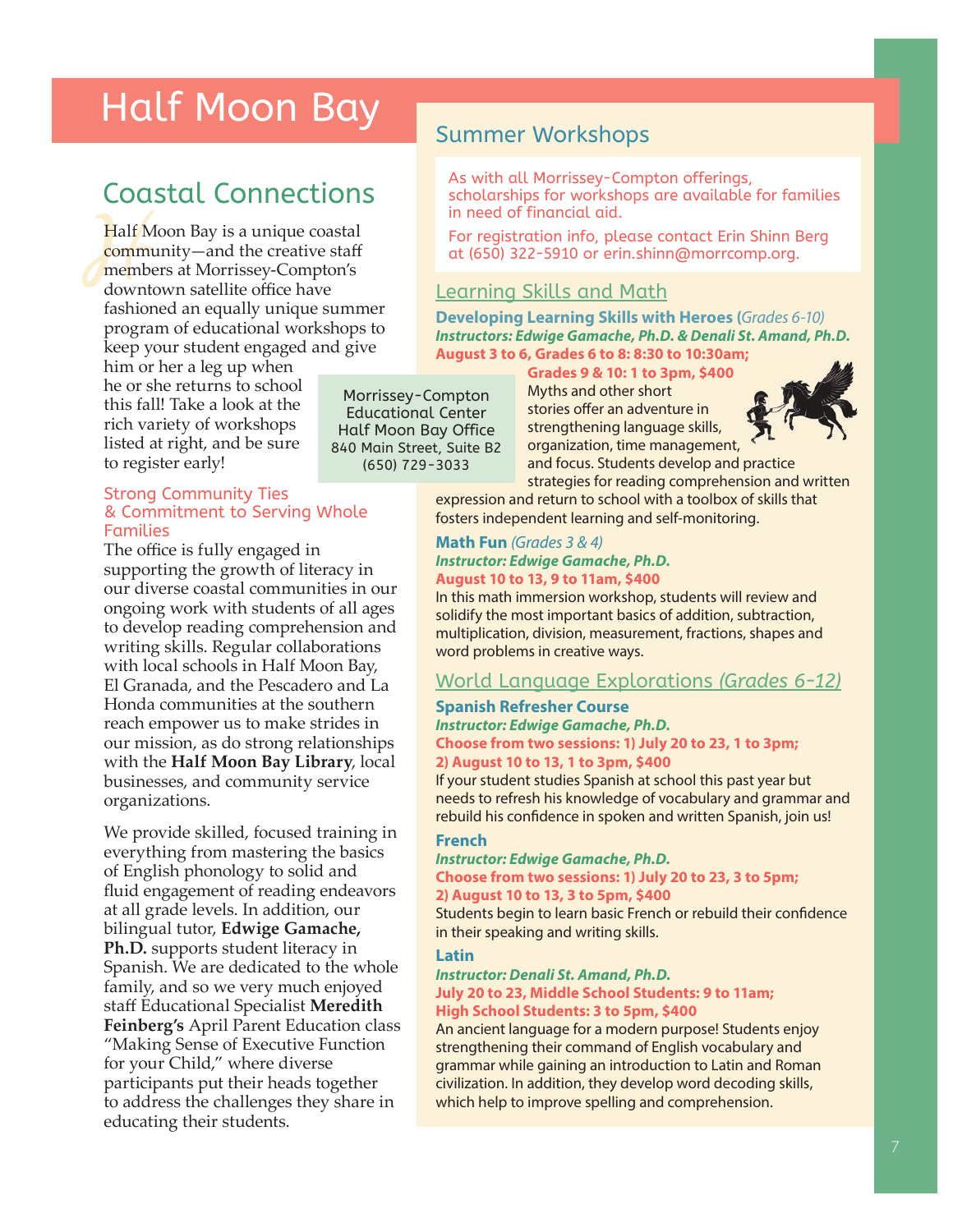# EF & Learning West Coast Conference

### "AMAZING!" Conference Attendees Offer High Praise

On M<br>Morri<br>prese<br>ever l On May 8 & 9, Morrissey-Compton presented the first ever **Executive Function & Learning West Coast Conference** at Santa Clara University.

*"Fantastic conference, smart presenters, and well organized!"*

Over the course of two days, **225** psychologists, teachers, learning specialists,

Thanks to Our **Sponsors** 

# **BARULICH DUGONI**



### *Thanks to the following individuals for sponsoring teachers to attend:*

**Creating Connections. Changing Lives.** 

John T. Brentar, Ph.D. Susan and Arthur Chait Carolyn Compton, Ph.D. Kristin Donato, M.F.T., I. Patricia Morrissey, Ed.D. Rachel and Adam Paley Simon and Rachel Segars

Co-Chairs Dr. Surina Basho Dr. John Brentar Event Manager Lyn Balistreri **Administrator** Suzy Music

speech/language pathologists, psychiatrists, and other forwardthinkers in the field of EF and learning differences came together to hear **29**  experts from across

North America present the latest on current research and applied work in EF and learning differences.

*"It was a real pleasure to attend. It eff ectively connected the fi elds of neuroscience, neuropsychology, and education. Thank you for a deeper and insightful perspective*  **on EF and learning differences."** 

Attendees walked away with valuable knowledge to better help the students they work with in their respective professional fields.

### *"This is such valuable information for regular education teachers—so impressive!"*

The multi-disciplinary topics included assessment and diagnosis of EF; treatment and intervention of EF; teaching EF in the classroom; and brain/



### behavior research in EF.

*"The knowledge and ability of the presenters was excellent!"*

Our keynote speakers were renowned EF experts, **Dr. Lynn Meltzer,** author of *Promoting Executive* 



*Function in the Classroom*, and **Dr. Richard Guare**, co-author of *Smart but Scattered. Dr. Richard Guare*

*"I don't know if I've ever been to such a well-thought out conference with such good applicable strategies/take-aways."*

Several members of Morrissey-Compton's staff presented at the conference: **Dr. Surina Basho, Erin Shinn Berg, M.Ed., Dr. John Brentar, Kathy Button, M.Ed., Dr. Janet Dafoe, Meredith Feinberg, M.Ed.,** and **Ashley Koedel, M.A**.

*"I enjoyed the two days and have come away with A LOT of new information that is relevant to my teaching."*

Presenters also came from as far as Massachusetts and as close as Palo Alto. Local specialists included **Donna Dagenais, M.A., Dr. Philip Erdberg, Rachael Kaci,** 

*All of our conference sessions were well-attended. Here, speech pathologist Donna Dagenais, M.A., gives a presentation on the role language plays in EF.*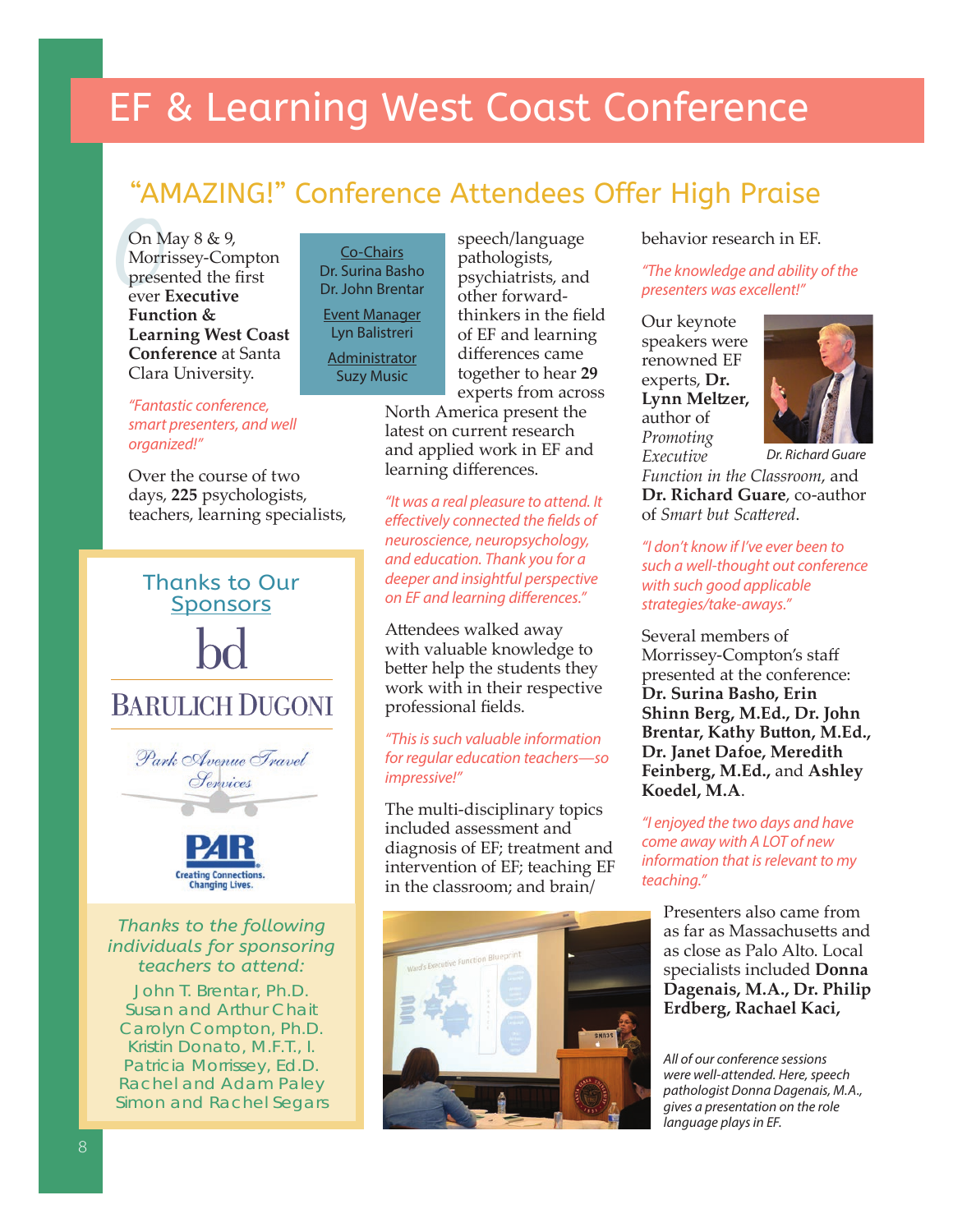



*Conference Co-Chair Dr. Surina Basho with keynote speaker Dr. Lynn Meltzer (3rd from left), and* 

*presenters Wendy Stacey, M.S. (far left) and Michael Greschler, who travelled from Massachusetts to speak about the innovative SMARTS EF teaching curriculum.* 

### **Dr. Caryn Kovar, Dr. Irene Loe, Hilary McCarty, B.A., M.A. (in progress), Dr. Aarthi Padmanabhan, Dr. Vinod Menon, Dr. Jenna Rinsky**, and **Joanne Walsh, B.A**.

### *"This was a great conference to obtain a ton of information—thank you, thank you!!"*

In addition, local high school and postgraduate students participated on an inspiring student panel.

### *"Thank you to each and every one of you. A phenomenal opportunity!"*

The conference committee offers their sincere thanks to all of the staff, speakers, sponsors, and **nearly 30 volunteers** who helped support the conference.

### *"Thank you for all of your work in making this valuable conference come to the West Coast!"*

We look forward to presenting the next EF & Learning West Coast Conference.

If you are interested in giving your time or funds to help make the next conference a success, please contact Dr. Surina Basho at surina. basho@morrcomp.org.

# Groups for Kids

### Build Skills this Summer

Morrisse<br>ongoing<br>building<br>take plac Morrissey-Compton's ongoing skillbuilding groups take place at our **Redwood City office (595 Price Avenue)** and are for kids who struggle with issues



such as making/ keeping friends, impulse control, anxiety, emotion regulation, and managing stress. There are typically three to five boys or girls in a group, who are close in age and have similar challenges and goals. **Starting in June**, we're offering the following groups:

### **Social Skills: Making and Keeping Friends** *(Grades K-8)*

For children who have difficulty navigating the social dynamics involved in peer relationships. Topics include active listening, perspective taking, reading social cues, noticing feelings in themselves and others, understanding how their behavior affects others, and problem solving with peers.

### **Impulse Control: Learning to Slow Down and Think**  *(Grades K-8)*

Some children need extra support to improve self-control, recognize emotions in themselves and others, and understand how their behavior affects their peers. Through fun activities, children will practice skills to help them slow down and think before acting, as well as get along better.

### **Conquering Anxiety and Worries** *(Grades K-8)*

This group will help children identify their fears and understand how to manage anxiety. Children will learn to recognize the situations that trigger their worried feelings, and will practice strategies to help decrease their anxiety.

#### **Just for Girls: Avoiding "Girl Drama"**  *(Separate Groups: Grades 4-5 & 6-8)*

Upper elementary and middle school can be a very stressful and challenging time for girls. This group will address social challenges that many girls face such as feeling left out, dealing with jealousy, trust, rumors, and bullying through social media. This group will focus on building self-esteem, confidence, and self-advocacy.

For more info or to register your child, email Sue Garber, M.A. at sue.garber@morrcomp.org. Indicate your child's age, current grade, the group that you are interested in joining, and phone number. Note that it is not too early to get your name on the list for fall groups!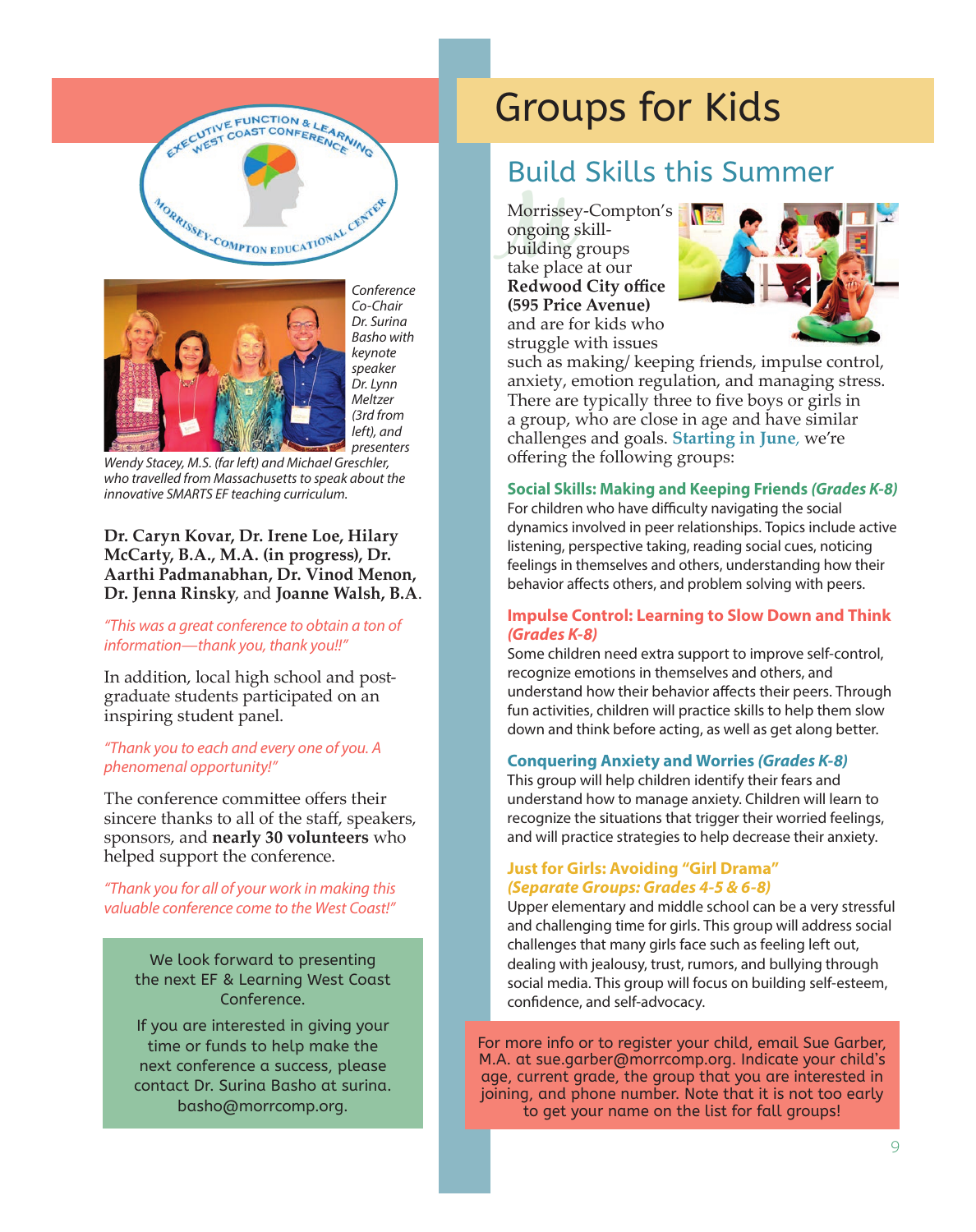## Generosity Abounds in Morrissey-Compton's Community

by Lyn Balistreri, Director of Fund Development

Fund<br>
orga<br>
chall<br>
these Fundraising at any nonprofit or<mark>g</mark>anization is always a challenge, but particularly in these uncertain times. Whatever one's income bracket, it's understandable to want to hang on to your money, to save it for a rainy day (so to speak).



Because of the tremendous response to the availability of these services, grant funds are quickly running out. We are committed to continuing to help those individuals who have started receiving tutoring, parent

education, and other services. Finding new means of support will be key to our continued success in this much-needed program, and this spring, the **Enlight Foundation** made a special gift of **\$60,000** to help.

### **Funding Our Executive Function (EF) Research Program**

Morrissey-Compton's EF Research Program is committed to furthering the field of EF and the role it plays in learning differences. Many of the educators who attended our  $EF \&$  Learning Conference were only able to do so thanks to financial assistance provided through donors.

In May, the program received **\$15,000** from the **Wintercreek Foundation**. This particular gift was designated to build teacher-training programs in schools; however, funding the EF Research Program also enables researchers to further our understanding of EF and to provide the following:

- develop specialized programs to address the needs of children with learning differences
- deliver parent education
- provide cutting-edge information to professionals in the field

Morrissey-Compton's scholarship fund, Latino families outreach fund, and EF Research Program will continue to need ongoing support. Please consider making a recurring gift to one of these worthy endeavors at www.morrissey-compton. org/donate.php.

For donor questions and information, contact Lyn Balistreri at (408) 396-8953 or lyn.balistreri@morrcomp.org.

That's why it's so inspiring to see that at Morrissey-Compton Educational Center, our donor base has remained not only loyal, but extraordinarily generous. We've seen several examples of that lately that I'm thrilled to share with you now, to get your summer off to an inspiring start.

### **You Did it AGAIN!**



 On May 5, during the second annual day of online giving hosted by **Silicon Valley Community** 

**Foundation**, Morrissey-Compton's donors came through for us far beyond what we'd dared to hope. Here is the breakdown of what was raised that day:

|  | \$25,000 Matching gifts |  |
|--|-------------------------|--|
|--|-------------------------|--|

- + \$35,231 Day-of gifts
- + \$11,190 Day-of hourly matches courtesy of the **Skoll Foundation**
- **\$71,421 Total raised**

What can we say...besides THANK YOU!

### **Another Gift to Help Spanish-Speaking Families on the Coast**

In 2014, Morrissey-Compton received a \$100,000 grant from the Edmund and Jeannik Littlefield Foundation to help Spanish-speaking individuals with learning differences, primarily those living in Half Moon Bay and surrounding coastal areas. Since then, dozens of students and parents have been very grateful to get the help they need to thrive in school and advocate for their children.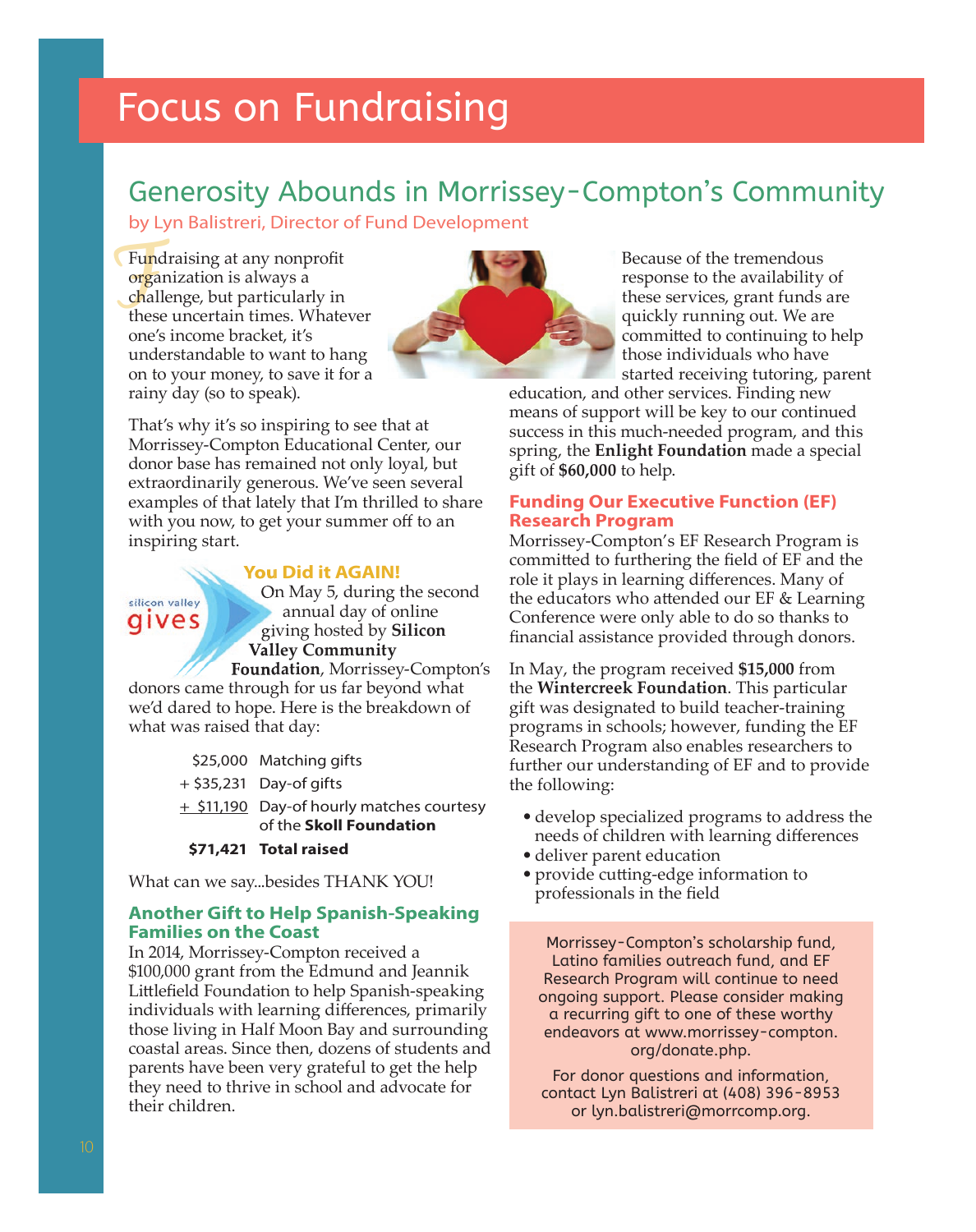### Save the Date!

We are very pleased to share with you that at our annual fall fundraiser, we will be honoring our founders, **Patricia Morrissey, Ed.D.** and **Carolyn Compton, Ph.D.** as **Outstanding Educators**. Be sure to mark your calendar for the evening of **Thursday, October 8**, and plan to join us for a dinner celebration. Details will follow in the next newsletter.

#### **Please Help Us Reconnect!**

We know that there are many clients who were helped by Pat and Carolyn during Morrissey-Compton's early days, but who have since grown up, moved away, and lost touch with the agency. We're continuing to reach out to you for help finding these clients—and it's important that we do so as soon as possible, since they will want to participate in our celebration this fall. **If you know of any current addresses for past Morrissey-Compton clients, please email lyn.balistreri@ morrcomp.org or call 408-396-8953.**

### Where Your Donor Dollars Go

All told, including gifts made via Silicon Valley Gives, Morrissey-Compton's Spring Appeal has generated more than **\$80,000 in gifts** thus far—**enough to help 40 families this year** in the following ways:

- **Eight children** having difficulties in regular classes can discover their potential by attending **Challenge Summer School**.
- **Psychotherapy Services can help nine adolescents** who are suffering from self-esteem issues, social/emotional problems, and ineffective behaviors do better in school, work, and life.
- Through **Psychoeducational Evaluations, eight individuals** can learn the nature of their learning differences—thereby gaining access to the tools they need to overcome them.
- By attending **Social Skills Groups, five kids** who are struggling to fit in can learn to thrive.
- **Ten students** diagnosed with learning differences can get closer to attaining their dreams of attending college by getting **Educational Therapy/Tutoring.**

### Thanks to Our SILICON VALLEY GIVES Donors!

*Please know that we truly appreciate and thank you for every gift we receive, year-round. But in May, we asked you to not only give to Morrissey-Compton, but*  to take time out of your busy lives to give during a specific day—even at specific *times. We realize that this is a lot to ask, so we'd like to give a special shout-out*  to those who made an extra effort to help us by giving online on May 5 through *Silicon Valley Gives—some of which resulted in TRIPLED gifts thanks to special hourly matches by the Skoll Foundation:*

Anonymous (3) Judy Algas Theodore & Marsha Alper Lyn Balistreri Kathryn Beadle Roy Bennett June L. Bigge Kathleen Button Daniel Cashman Julie Cavanna-Jerbic Susan Chait Holly & Xan Chamberlain Janet Dafoe Donna Dagenais Deborah Dalzell & Mark Wilson Beth & Brian Dowd Katherine & Stephen Dyble Peter and Ana Eng Allan & Suzanne Epstein

Aimee Epstein Dorothy & Ledger Free Danilo Gaitan Kim Gassett -Schiller & Philip Schiller Raul Perez Jennifer Gilbert Marina & Vladimir Gorelik Beryl Grace & Jonathan Rosenberg Frederick Grauer Lea Hallert & Jeremy Korito Mary Ann Hurlimann Joan Inglis Ari & Laura Kahan Rich & Marji Karlgaard Sharon Kennedy Brigit Kubiak Lois & Tony Lazar Tina Li & Jin Pi Rebecca & Andrew Logan Ed Massey

#### Matching Gifts

Angelo and Yvonne Sangiacomo Sheri Sobrato

Patricia Morrissey, Ed.D., Carolyn Compton, Ph.D., Jeanne and Leonard Ware, and John Brentar, Ph.D.

Jack & Mary Ellen Morton Adam Paley & Rachel Stenn Paley Leslie & Sam Pearl Thomas & Lori Plante Chris & Lisa Reed Julie & Robert Reis Martha & Michael Renner Michele & Mark Richards N. Parker Willis & Anne Senti-Willis Erin Shinn Berg Russell & Louise Singleton Mark & Mary Stevens Nancy Sullivan Karen & Brent Treiger James Vanides Janet Weiss & David Wilson James & Kristi Wiley